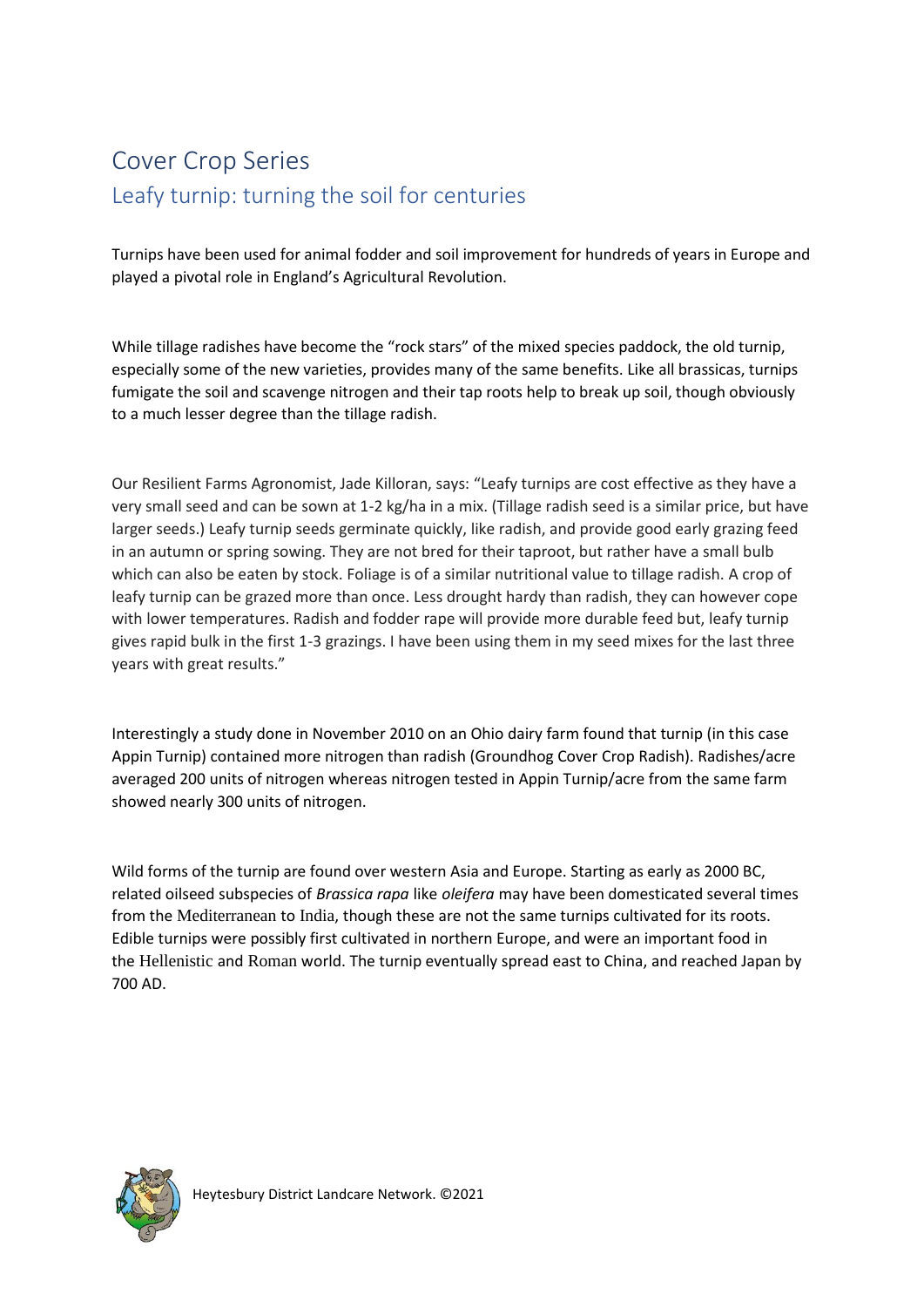### Turbulent Turnip Facts:

#### The Revolutionary Turnip

Around 170[0 Charles "Turnip" Townshend,](https://en.wikipedia.org/wiki/Charles_Townshend,_2nd_Viscount_Townshend#"Turnip"_Townshend) English nobleman and politician, started to promote the use of turnips in a four-year [crop-rotation](https://en.wikipedia.org/wiki/Crop_rotation) system that enabled year-round livestock feeding. Turnips were therefore a major factor in England's Agrarian Revolution which began in the 1700s. Not only did they allow newly enclosed fields to be grazed (and manured) in winter, but they helped to recondition the soil. Clover and turnips grown in a field after wheat, barley or oats, naturally replaced nutrients into the soil.

#### The Name of the Turnip

The word *turnip* is a [compound](https://en.wikipedia.org/wiki/Compound_(linguistics)) of *turn* as in turned/rounded on a [lathe](https://en.wikipedia.org/wiki/Lathe) and *neep*, which is derived from Latin *napus*, the word for the plant. *Brassica rapa* is the Latin classification for turnip of which there are hundreds of varieties some bred for their edible root, others such as the Leafy turnip, which is *Brassica rapa, L. var. rapa*, for its foliage.

#### The Halloween Turnip

Before Americans there were Europeans. Before Halloween there was Samhain. Before trick-or-treating there was guising and before pumpkins there were turnips. Other European countries also used turnips and still do, but nowadays, like everywhere, you're more likely to see a pumpkin.

These days the best place to see turnip art is Switzerland. In November, many towns celebrate *Räbechilbi,* literally "turnip party". The turnip lanterns represent the warmth of home during the cold winter months so are not related to Halloween. The biggest Räbechilbi festival is in Richterswil. The centre of town is lit up with hundreds of lanterns and the main event is a big parade through town with marching bands and floats decorated with turnip lanterns. Most of the carvers use electrical tools these days.

#### The Aristocratic Turnip

The humble turnip features in several coats of arms. It was used by [Leonhard von](https://en.wikipedia.org/wiki/Leonhard_von_Keutschach)  [Keutschach,](https://en.wikipedia.org/wiki/Leonhard_von_Keutschach) [prince-archbishop of Salzburg](https://en.wikipedia.org/wiki/Prince-archbishop_of_Salzburg) and the turnip is still the heart shield in the arms of [Keutschach am See.](https://en.wikipedia.org/wiki/Keutschach_am_See)

#### The Titanic Turnip

The heaviest turnip recorded was 29kg, grown by Damien Allard in Canada in 2020. The longest turnip recorded was just over 4 metres. It was grown in Malvern in September 2019 by Joe Atherton and is mostly fibrous root.

"The Gigantic Turnip" is a Russian folktale where it takes a whole village including a mouse to pull a massive turnip out of the earth.

Turnips were the butt of many jests in the 1990s British comedy TV series Blackadder. When Baldrick says "Have you ever dreamed of a great big turnip in the country?" he might have been thinking of the Big Things. If Australia has a Big Pineapple, why not the Big Neep?

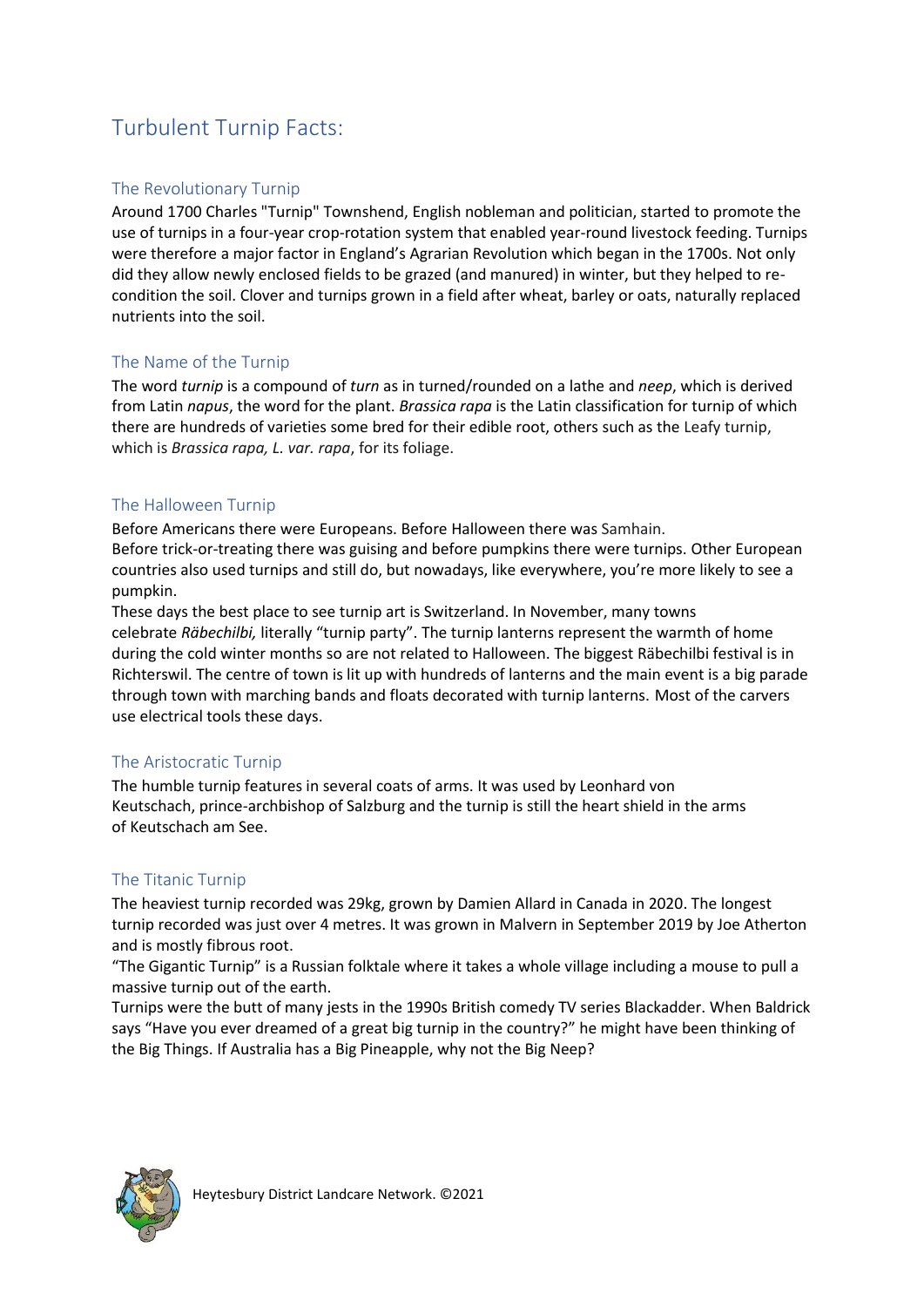

Charles Townshend, 2nd Viscount Townshend, (1674 – 1738) aka Turnip Townhend was an English [Whig](https://en.wikipedia.org/wiki/Whigs_(British_political_party)) statesman and turnip enthusiast.